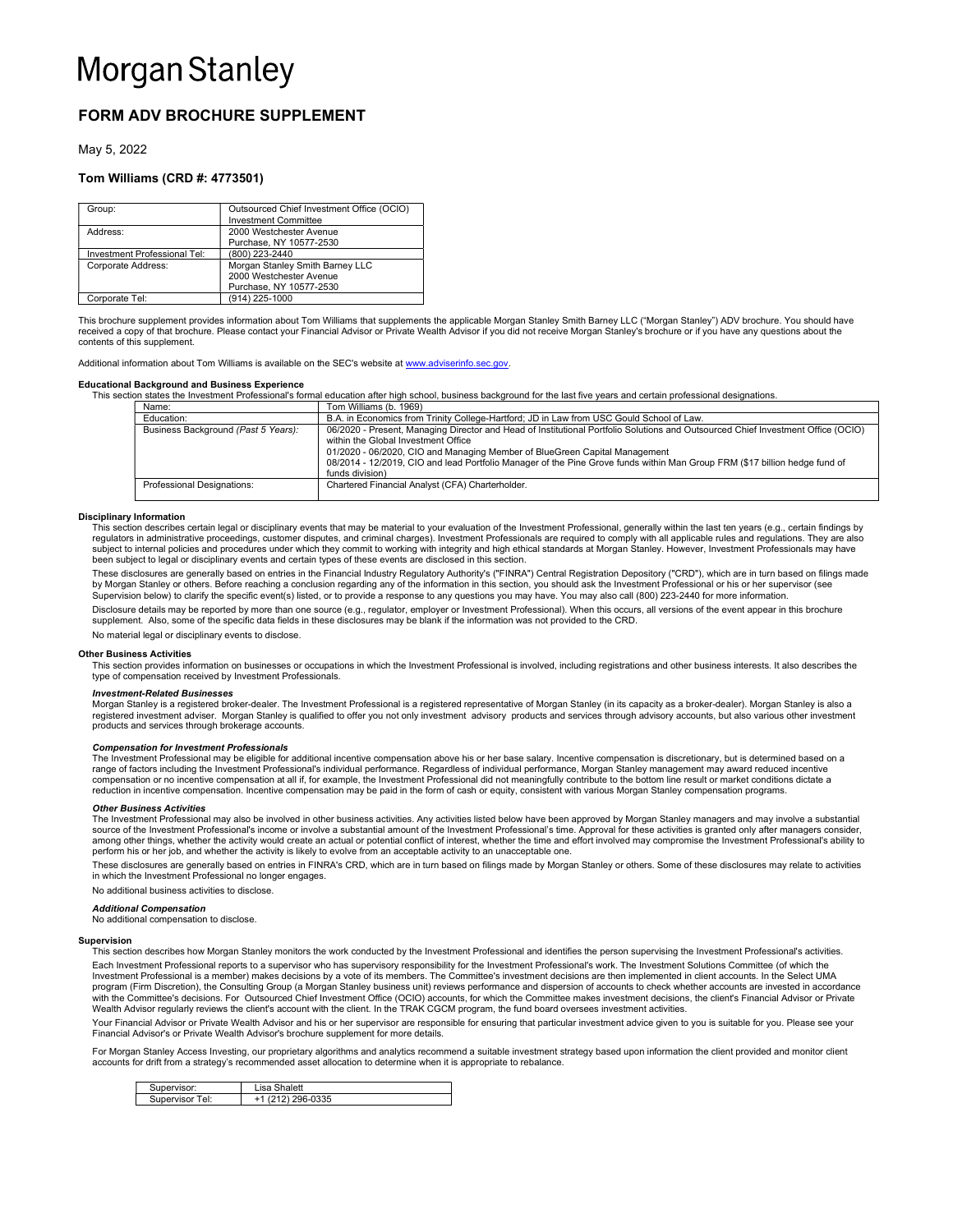# FORM ADV BROCHURE SUPPLEMENT

May 5, 2022

## SUZANNE ELLEN LINDQUIST (CRD #: 2277322)

| Group:                       | Outsourced Chief Investment Office (OCIO)<br><b>Investment Committee</b> |
|------------------------------|--------------------------------------------------------------------------|
| Address:                     | 2000 Westchester Avenue                                                  |
|                              | Purchase, NY 10577-2530                                                  |
| Investment Professional Tel: | (800) 223-2440                                                           |
| Corporate Address:           | Morgan Stanley Smith Barney LLC                                          |
|                              | 2000 Westchester Avenue                                                  |
|                              | Purchase, NY 10577-2530                                                  |
| Corporate Tel:               | (914) 225-1000                                                           |

This brochure supplement provides information about **SUZANNE E LINDQUIST** that supplements the applicable Morgan Stanley Smith Barney LLC ("Morgan Stanley") ADV brochure. You<br>should have received a copy of that brochure. P about the contents of this supplement.

Additional information about SUZANNE E LINDQUIST is available on the SEC's website at www.adviserinfo.sec.gov.

#### Educational Background and Business Experience

This section states the Investment Professional's formal education after high school, business background for the last five years and certain professional designations.  $SUIZANNE E IINDOLIIST (b. 1963)$ 

| .                                        |                                                                       |
|------------------------------------------|-----------------------------------------------------------------------|
| - -<br>⊟ducatıon:                        | LAND (BACHELOR OF SCIENCE)<br>UNIVERSITY OF MARYL                     |
| 5 Years):<br>Business Background (Past 5 | $2014 -$<br>EY WEALTH MANAGEMENT<br>. MORGAN STANLEY<br><b>PRESEN</b> |
| Professional<br>I Designations:          | N/A                                                                   |

## Disciplinary Information

This section describes certain legal or disciplinary events that may be material to your evaluation of the Investment Professional, generally within the last ten years (e.g., certain findings by regulators in administrative proceedings, customer disputes, and criminal charges). Investment Professionals are required to comply with all applicable rules and regulations. They are also<br>subject to internal policies and been subject to legal or disciplinary events and certain types of these events are disclosed in this section.

These disclosures are generally based on entries in the Financial Industry Regulatory Authority's ("FINRA") Central Registration Depository ("CRD"), which are in turn based on filings made by Morgan Stanley or others. Before reaching a conclusion regarding any of the information in this section, you should ask the Investment Professional or his or her supervisor (see Supervision below) to clarify the specific event(s) listed, or to provide a response to any questions you may have. You may also call (800) 223-2440 for more information.

Disclosure details may be reported by more than one source (e.g., regulator, employer or Investment Professional). When this occurs, all versions of the event appear in this brochure supplement. Also, some of the specific data fields in these disclosures may be blank if the information was not provided to the CRD.

No material legal or disciplinary events to disclose.

#### Other Business Activities

This section provides information on businesses or occupations in which the Investment Professional is involved, including registrations and other business interests. It also describes the type of compensation received by Investment Professionals.

#### Investment-Related Businesses

Morgan Stanley is a registered broker-dealer. The Investment Professional is a registered representative of Morgan Stanley (in its capacity as a broker-dealer). Morgan Stanley is also a registered investment adviser. Morgan Stanley is qualified to offer you not only investment advisory products and services through advisory accounts, but also various other investment products and services through brokerage accounts.

#### Compensation for Investment Professionals

The Investment Professional may be eligible for additional incentive compensation above his or her base salary. Incentive compensation is discretionary, but is determined based on a range of factors including the Investment Professional's individual performance. Regardless of individual performance, Morgan Stanley management may award reduced incentive compensation or no incentive compensation at all if, for example, the Investment Professional did not meaningfully contribute to the bottom line result or market conditions dictate a reduction in incentive compensation. Incentive compensation may be paid in the form of cash or equity, consistent with various Morgan Stanley compensation programs.

### Other Business Activities

The Investment Professional may also be involved in other business activities. Any activities listed below have been approved by Morgan Stanley managers and may involve a substantial source of the Investment Professional's income or involve a substantial amount of the Investment Professional's time. Approval for these activities is granted only after managers consider,<br>among other things, whether the a perform his or her job, and whether the activity is likely to evolve from an acceptable activity to an unacceptable one.

These disclosures are generally based on entries in FINRA's CRD, which are in turn based on filings made by Morgan Stanley or others. Some of these disclosures may relate to activities in which the Investment Professional no longer engages.

#### No additional business activities to disclose.

Additional Compensation

No additional compensation to disclose.

#### Supervision

This section describes how Morgan Stanley monitors the work conducted by the Investment Professional and identifies the person supervising the Investment Professional's activities. Each Investment Professional reports to a supervisor who has supervisory responsibility for the Investment Professional's work. For Outsourced Chief Investment Office (OCIO) program accounts, for which the Committee makes investment decisions, the client's Financial Advisor or Private Wealth Advisor regularly reviews the client's account with the client

| Supervisor: | Williams<br>.0 <sub>m</sub> |
|-------------|-----------------------------|
| ⊤el:        | 296-6960                    |
| Supervisor  | . L                         |

# FORM ADV BROCHURE SUPPLEMENT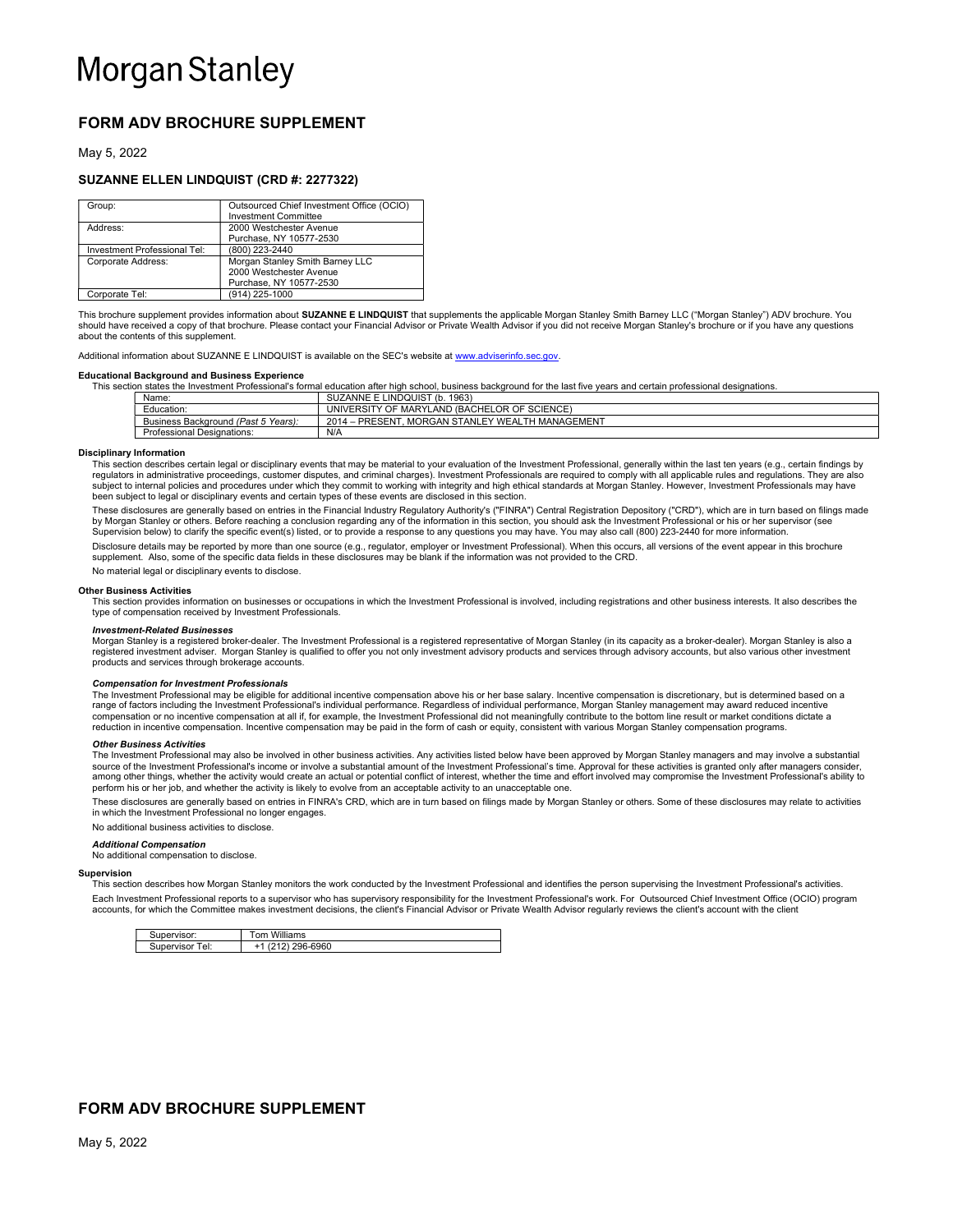# Brian Mulley (CRD #: 4165876)

| Group:                       | Outsourced Chief Investment Office (OCIO) |
|------------------------------|-------------------------------------------|
|                              | <b>Investment Committee</b>               |
| Address:                     | 2000 Westchester Avenue                   |
|                              | Purchase, NY 10577-2530                   |
| Investment Professional Tel: | (800) 223-2440                            |
| Corporate Address:           | Morgan Stanley Smith Barney LLC           |
|                              | 2000 Westchester Avenue                   |
|                              | Purchase, NY 10577-2530                   |
| Corporate Tel:               | (914) 225-1000                            |

This brochure supplement provides information about Brian Mulley that supplements the applicable Morgan Stanley Smith Barney LLC ("Morgan Stanley") ADV brochure. You should have received a copy of that brochure. Please contact your Financial Advisor or Private Wealth Advisor if you did not receive Morgan Stanley's brochure or if you have any questions about the contents of this supplement.

Additional information about Brian Mulley is available on the SEC's website at www.adviserinfo.sec.gov.

# Educational Background and Business Experience

essional's formal education after high school, business background for the last five years and certain professional designatio

| Name:                               | Brian Mulley (b. 1977)                                                            |
|-------------------------------------|-----------------------------------------------------------------------------------|
| Education:                          | B.S. in Finance from University of Massachusetts Lowell.                          |
| Business Background (Past 5 Years): | 11/2005 – Present, Executive Director of OCIO, UHNW & Family Office Segment Head. |
| <b>Professional Designations:</b>   | N/A                                                                               |
|                                     |                                                                                   |

#### Disciplinary Information

This section describes certain legal or disciplinary events that may be material to your evaluation of the Investment Professional, generally within the last ten years (e.g., certain findings by<br>regulators in administrativ subject to internal policies and procedures under which they commit to working with integrity and high ethical standards at Morgan Stanley. However, Investment Professionals may have been subject to legal or disciplinary events and certain types of these events are disclosed in this section.

These disclosures are generally based on entries in the Financial Industry Regulatory Authority's ("FINRA") Central Registration Depository ("CRD"), which are in turn based on filings made<br>by Morgan Stanley or others. Befo

Disclosure details may be reported by more than one source (e.g., regulator, employer or Investment Professional). When this occurs, all versions of the event appear in this brochure supplement. Also, some of the specific data fields in these disclosures may be blank if the information was not provided to the CRD.

No material legal or disciplinary events to disclose.

#### Other Business Activities

This section provides information on businesses or occupations in which the Investment Professional is involved, including registrations and other business interests. It also describes the type of compensation received by Investment Professionals.

## Investment-Related Businesses

Morgan Stanley is a registered broker-dealer. The Investment Professional is a registered representative of Morgan Stanley (in its capacity as a broker-dealer). Morgan Stanley is also a<br>registered investment adviser. Morga products and services through brokerage accounts

#### Compensation for Investment Professionals

The Investment Professional may be eligible for additional incentive compensation above his or her base salary. Incentive compensation is discretionary, but is determined based on a range of factors including the Investment Professional's individual performance. Regardless of individual performance, Morgan Stanley management may award reduced incentive<br>compensation or no incentive compensation at all reduction in incentive compensation. Incentive compensation may be paid in the form of cash or equity, consistent with various Morgan Stanley compensation programs.

#### Other Business Activities

The Investment Professional may also be involved in other business activities. Any activities listed below have been approved by Morgan Stanley managers and may involve a substantial<br>source of the Investment Professional's among other things, whether the activity would create an actual or potential conflict of interest, whether the time and effort involved may compromise the Investment Professional's ability to perform his or her job, and whether the activity is likely to evolve from an acceptable activity to an unacceptable one.

These disclosures are generally based on entries in FINRA's CRD, which are in turn based on filings made by Morgan Stanley or others. Some of these disclosures may relate to activities<br>in which the Investment Professional

No additional business activities to disclose.

## Additional Compensation

No additional compensation to disclose.

#### Supervision

This section describes how Morgan Stanley monitors the work conducted by the Investment Professional and identifies the person supervising the Investment Professional's activities. Each Investment Professional reports to a supervisor who has supervisory responsibility for the Investment Professional's work. For Outsourced Chief Investment Office program accounts, for which the Committee makes investment decisions, the client's Financial Advisor or Private Wealth Advisor regularly reviews the client's account with the client.

| Supervisor:        | Tom Williams   |
|--------------------|----------------|
| Supervisor<br>Tel: | (212) 296-6960 |

# FORM ADV BROCHURE SUPPLEMENT

## May 5, 2022

# KEVIN KOPCZYNSKI (CRD #: 2050158)

| Group:   | Outsourced Chief Investment Office (OCIO)<br><b>Investment Committee</b> |
|----------|--------------------------------------------------------------------------|
| Address: | 2000 Westchester Avenue<br>Purchase, NY 10577-2530                       |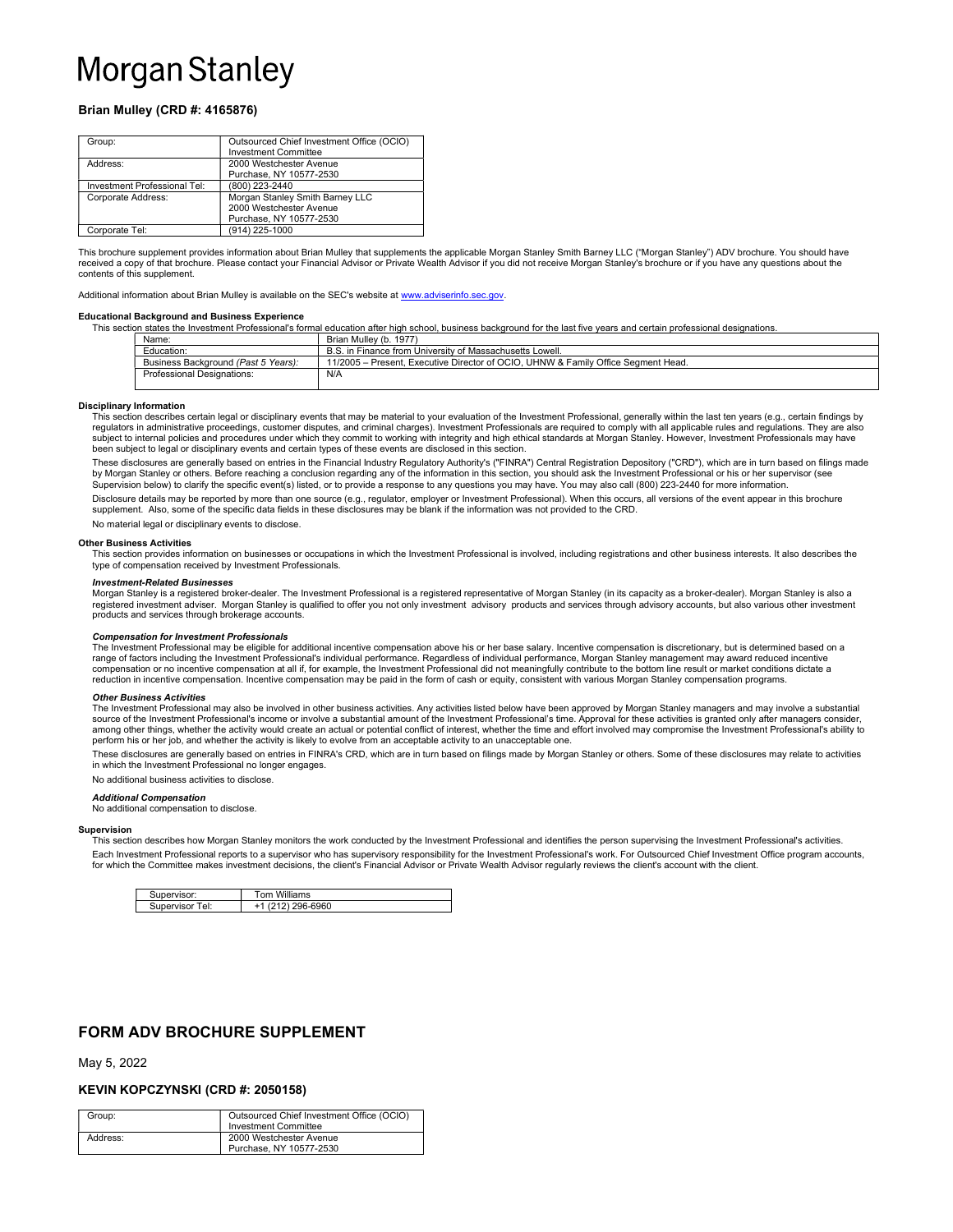| Investment Professional Tel: | (800) 223-2440                                             |
|------------------------------|------------------------------------------------------------|
| Corporate Address:           | Morgan Stanley Smith Barney LLC<br>2000 Westchester Avenue |
|                              | Purchase, NY 10577-2530                                    |
| Corporate Tel:               | (914) 225-1000                                             |

This brochure supplement provides information about **KEVIN E KOPCZYNSKI** that supplements the applicable Morgan Stanley Smith Barney LLC ("Morgan Stanley") ADV brochure. You<br>should have received a copy of that brochure. Pl about the contents of this supplement.

Additional information about KEVIN E KOPCZYNSKI is available on the SEC's website at www.adviserinfo.sec.gov.

### Educational Background and Business Experience

|       |                                     | This section states the Investment Professional's formal education after high school, business background for the last five vears and certain professional designations,                                                                                                                                                                                                                                                                                                                                                                                                                                                                                                                                                                                                                                                                                                                                                                                                                                                                                                                                                                                                   |
|-------|-------------------------------------|----------------------------------------------------------------------------------------------------------------------------------------------------------------------------------------------------------------------------------------------------------------------------------------------------------------------------------------------------------------------------------------------------------------------------------------------------------------------------------------------------------------------------------------------------------------------------------------------------------------------------------------------------------------------------------------------------------------------------------------------------------------------------------------------------------------------------------------------------------------------------------------------------------------------------------------------------------------------------------------------------------------------------------------------------------------------------------------------------------------------------------------------------------------------------|
| Name: |                                     | KEVIN KOPCZYNSKI (b. 1965)                                                                                                                                                                                                                                                                                                                                                                                                                                                                                                                                                                                                                                                                                                                                                                                                                                                                                                                                                                                                                                                                                                                                                 |
|       | Education:                          | HAVERFORD COLLEGE (BACHELOR OF ARTS)                                                                                                                                                                                                                                                                                                                                                                                                                                                                                                                                                                                                                                                                                                                                                                                                                                                                                                                                                                                                                                                                                                                                       |
|       | Business Background (Past 5 Years): | 06/01/2009 - PRESENT, MORGAN STANLEY SMITH BA RNEY, EXEC DIR, PORTFOLIO MANAGEMENT                                                                                                                                                                                                                                                                                                                                                                                                                                                                                                                                                                                                                                                                                                                                                                                                                                                                                                                                                                                                                                                                                         |
|       | <b>Professional Designations:</b>   | Chartered Financial Analyst® or CFA®<br>The CFA® designation is conferred by the CFA Institute to individuals who demonstrate knowledge of certain investment principles and meet professional<br>conduct requirements. To receive authorization to use the designation, a candidate must meet the following criteria: (1) hold an undergraduate degree (or<br>equivalent, as assessed by the CFA Institute); (2) have four years of acceptable professional work experience involving the investment decision- making<br>process, supervising persons who practice such activities, or teach such activities; (3) study for and successfully complete three exams that test the academic<br>portion of the CFA® program; and (4) pay an annual membership fee. Exam areas of focus include principles and concepts that apply to investment analysis,<br>valuation and portfolio management. Candidates seeking a CFA® designation must also become a member of the CFA Institute, agree to the CFA Institute's<br>Code of Ethics and Standards governing a candidate's professional conduct on an annual basis, and apply for membership to a local CFA® member society. |

### Disciplinary Information

This section describes certain legal or disciplinary events that may be material to your evaluation of the Investment Professional, generally within the last ten years (e.g., certain findings by regulators in administrative proceedings, customer disputes, and criminal charges). Investment Professionals are required to comply with all applicable rules and regulations. They are also<br>subject to internal policies and been subject to legal or disciplinary events and certain types of these events are disclosed in this section.

These disclosures are generally based on entries in the Financial Industry Regulatory Authority's ("FINRA") Central Registration Depository ("CRD"), which are in turn based on filings made by Morgan Stanley or others. Before reaching a conclusion regarding any of the information in this section, you should ask the Investment Professional or his or her supervisor (see Supervision below) to clarify the specific event(s) listed, or to provide a response to any questions you may have. You may also call (800) 223-2440 for more information.

Disclosure details may be reported by more than one source (e.g., regulator, employer or Investment Professional). When this occurs, all versions of the event appear in this brochure supplement. Also, some of the specific data fields in these disclosures may be blank if the information was not provided to the CRD.

No material legal or disciplinary events to disclose.

### Other Business Activities

This section provides information on businesses or occupations in which the Investment Professional is involved, including registrations and other business interests. It also describes the type of compensation received by Investment Professionals.

#### Investment-Related Businesses

Morgan Stanley is a registered broker-dealer. The Investment Professional is a registered representative of Morgan Stanley (in its capacity as a broker-dealer). Morgan Stanley is also a registered investment adviser. Morgan Stanley is qualified to offer you not only investment advisory products and services through advisory accounts, but also various other investment products and services through brokerage accounts.

#### Compensation for Investment Professionals

The Investment Professional may be eligible for additional incentive compensation above his or her base salary. Incentive compensation is discretionary, but is determined based on a range of factors including the Investment Professional's individual performance. Regardless of individual performance, Morgan Stanley management may award reduced incentive compensation or no incentive compensation at all if, for example, the Investment Professional did not meaningfully contribute to the bottom line result or market conditions dictate a reduction in incentive compensation. Incentive compensation may be paid in the form of cash or equity, consistent with various Morgan Stanley compensation programs.

## Other Business Activities

The Investment Professional may also be involved in other business activities. Any activities listed below have been approved by Morgan Stanley managers and may involve a substantial source of the Investment Professional's income or involve a substantial amount of the Investment Professional's time. Approval for these activities is granted only after managers consider,<br>among other things, whether the a perform his or her job, and whether the activity is likely to evolve from an acceptable activity to an unacceptable one.

These disclosures are generally based on entries in FINRA's CRD, which are in turn based on filings made by Morgan Stanley or others. Some of these disclosures may relate to activities in which the Investment Professional no longer engages.

No additional business activities to disclose.

#### Additional Compensation

No additional compensation to disclose.

#### Supervision

This section describes how Morgan Stanley monitors the work conducted by the Investment Professional and identifies the person supervising the Investment Professional's activities. Each Investment Professional reports to a supervisor who has supervisory responsibility for the Investment Professional's work. For Outsourced Chief Investment Office program accounts, for which the Committee makes investment decisions, the client's Financial Advisor or Private Wealth Advisor regularly reviews the client's account with the client.

| .visor<br>⊶ו | Williams<br>nm      |
|--------------|---------------------|
| ™el:<br>าคr  | 96-6960<br>-<br>. . |

# FORM ADV BROCHURE SUPPLEMENT

May 5, 2022

## Zachary Apoian (CRD #: 5108226)

| Group:                       | Outsourced Chief Investment Office |
|------------------------------|------------------------------------|
|                              | <b>Investment Committee</b>        |
| Address:                     | 2000 Westchester Avenue            |
|                              | Purchase, NY 10577-2530            |
| Investment Professional Tel: | (800) 223-2440                     |
| Corporate Address:           | Morgan Stanley Smith Barney LLC    |
|                              | 2000 Westchester Avenue            |
|                              | Purchase, NY 10577-2530            |
| Corporate Tel:               | (914) 225-1000                     |